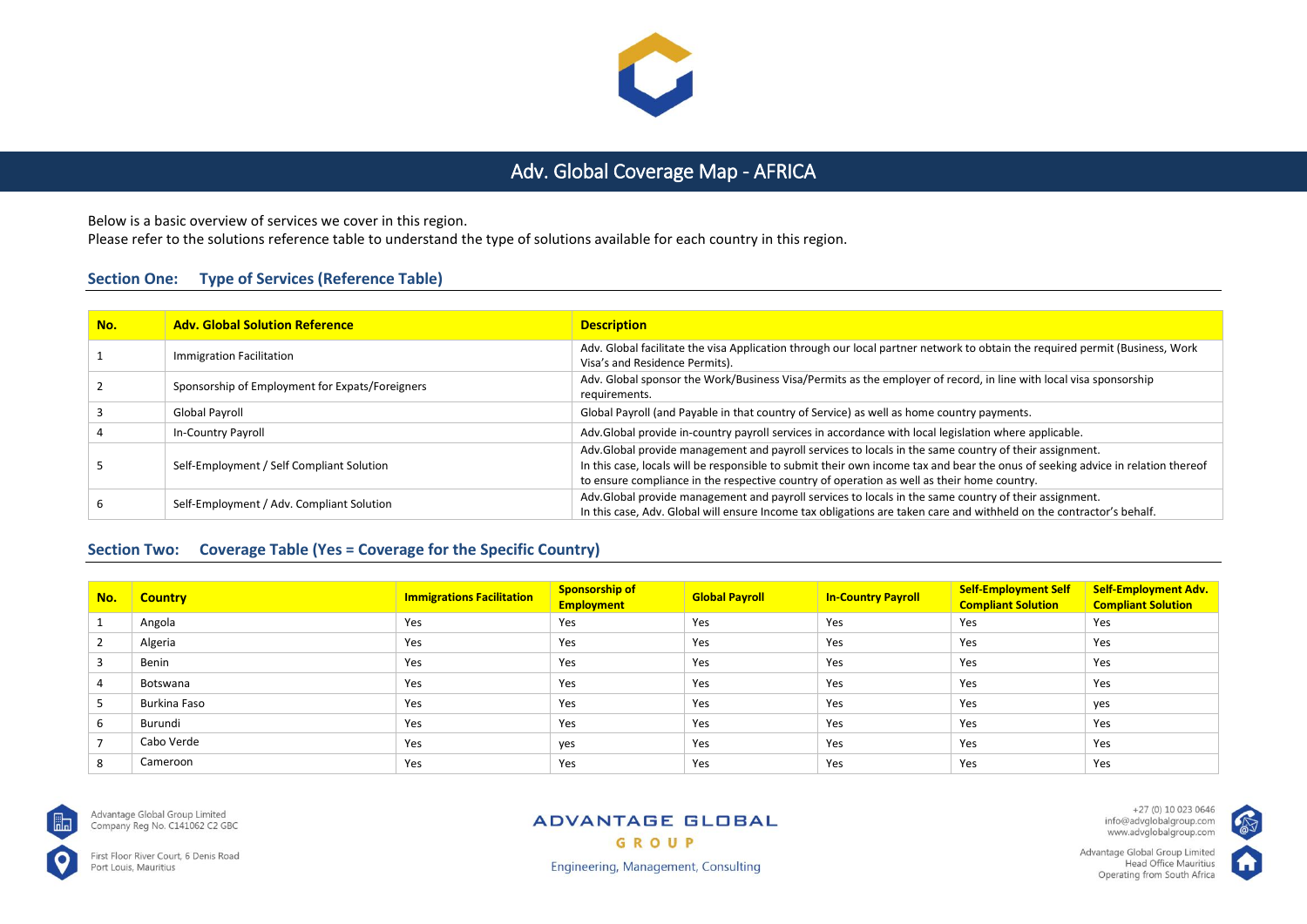

| 9  | Central African Republic (CAR)   | Yes | Yes | Yes | Yes | Yes | Yes |
|----|----------------------------------|-----|-----|-----|-----|-----|-----|
| 10 | Chad                             | Yes | Yes | Yes | Yes | Yes | Yes |
| 11 | Comoros                          | Yes | Yes | Yes | Yes | Yes | Yes |
| 12 | Democratic Republic of the Congo | Yes | Yes | Yes | Yes | Yes | Yes |
| 13 | Djibouti                         | Yes | Yes | Yes | Yes | Yes | Yes |
| 14 | Egypt                            | Yes | Yes | Yes | Yes | Yes | Yes |
| 15 | <b>Equatorial Guinea</b>         | Yes | Yes | Yes | Yes | Yes | Yes |
| 16 | Eritrea                          | Yes | Yes | Yes | Yes | Yes | Yes |
| 17 | Eswatini (formerly Swaziland)    | Yes | Yes | Yes | Yes | Yes | Yes |
| 18 | Gabon                            | Yes | Yes | Yes | Yes | Yes | Yes |
| 19 | Gambia                           | Yes | Yes | Yes | Yes | Yes | Yes |
| 20 | Ghana                            | Yes | Yes | Yes | Yes | Yes | Yes |
| 21 | Guinea                           | Yes | Yes | Yes | Yes | Yes | Yes |
| 22 | Guinea-Bissau                    | Yes | Yes | Yes | Yes | Yes | Yes |
| 23 | Gabon                            | Yes | Yes | Yes | Yes | Yes | Yes |
| 24 | Kenya                            | Yes | Yes | Yes | Yes | Yes | Yes |
| 25 | Lesotho                          | Yes | Yes | Yes | Yes | Yes | Yes |
| 26 | Liberia                          | Yes | Yes | Yes | Yes | Yes | Yes |
| 27 | Libya                            | Yes | Yes | Yes | Yes | Yes | Yes |
| 28 | Madagascar                       | Yes | Yes | Yes | Yes | Yes | Yes |
| 29 | Malawi                           | Yes | Yes | Yes | Yes | Yes | Yes |
| 30 | Mali                             | Yes | Yes | Yes | Yes | Yes | Yes |
| 31 | Mauritania                       | Yes | Yes | Yes | Yes | Yes | Yes |
| 32 | Mauritius                        | Yes | Yes | Yes | Yes | Yes | Yes |
| 33 | Morocco                          | Yes | Yes | Yes | Yes | Yes | Yes |
| 34 | Mozambique                       | Yes | Yes | Yes | Yes | Yes | Yes |
| 35 | Namibia                          | Yes | Yes | Yes | Yes | Yes | Yes |
| 36 | Niger                            | Yes | Yes | Yes | Yes | Yes | Yes |
| 37 | Nigeria                          | Yes | Yes | Yes | Yes | Yes | Yes |
| 38 | Rwanda                           | Yes | Yes | Yes | Yes | Yes | Yes |
| 39 | Sao Tome and Principe            | Yes | Yes | Yes | Yes | Yes | Yes |
| 40 | Senegal                          | Yes | Yes | Yes | Yes | Yes | Yes |



Advantage Global Group Limited<br>Company Reg No. C141062 C2 GBC

First Floor River Court, 6 Denis Road<br>Port Louis, Mauritius

# **ADVANTAGE GLOBAL** GROUP

+27 (0) 10 023 0646<br>info@advglobalgroup.com<br>www.advglobalgroup.com

Advantage Global Group Limited<br>Head Office Mauritius<br>Operating from South Africa



**CAN** 

Engineering, Management, Consulting